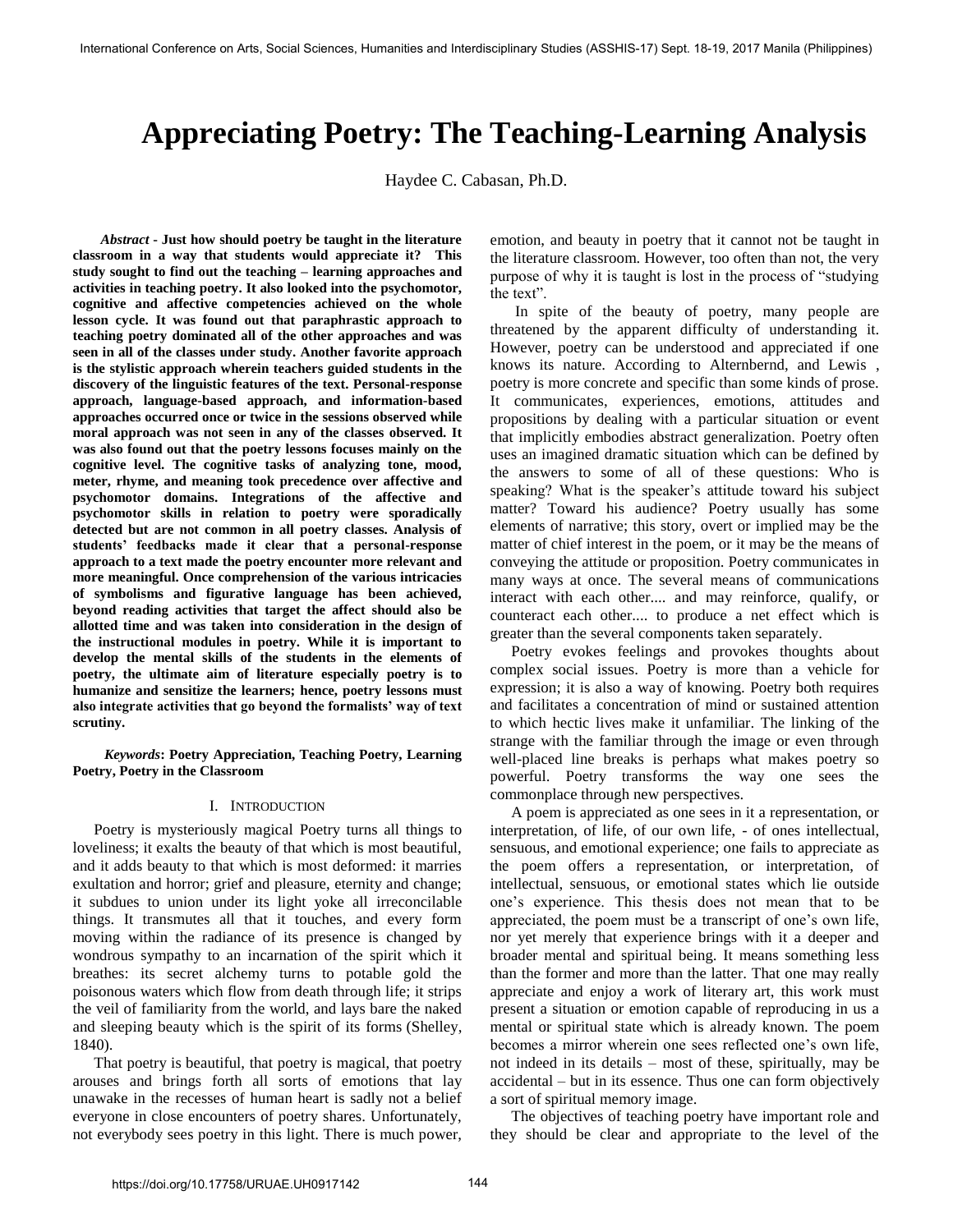students. The success of teaching poetry is measured by how far the objectives of teaching can be reached. Tiwari (qtd. in Hammidin 2) proposes the objectives of teaching poetry basically is to increase students' appreciation of poems which are drawn into several points. The general objectives of teaching poetry are (a) to enable students to appreciate the beauty, rhyme and style of the poems, (b) to enable students to read aloud the poem with proper stress rhythm and intonation, (c) to develop a taste for reading and writing poems, (d) to develop the aesthetic sense of students, (e) to encourage students to love English literature, and (f) to develop the imagination power of students. In addition, the objectives of teaching poetry are to address the students to be able to understand, appreciate, and analyze the literary works deeply in order to increase the student's comprehension and other achievement such as critical thinking, cultural competence, personal pleasure, and language competence.

Three writers who defined the relationship between cognitive and affective behaviors in appreciation were Carroll, Pooley, and Early. Carroll divided appreciation into three sub-categories: (1) a sensitivity to style, (2) an ability to appreciate intellectually the deeper meanings of a literary work, and (3) an emotional capacity to respond to the fine shades of meaning in the best writers. He did not however, feel that a student would necessarily be equally strong in all three areas of appreciation. Carroll's three sub-categories do not appear to be entirely discrete; the first and third, for example, seem to overlap somewhat. Nevertheless it is clear that Carroll felt that appreciation consisted of a cognitive behavior – intellectual understanding, and an affective behavior, - emotional response.

Pooley developed Carroll's distinction between the two aspects of appreciation when he divided appreciation into two processes which he labeled "fundamental recognition" and "secondary response." A fundamental recognition he defined as an emotional response to the techniques of literature such as one might find in a child's reaction to a nursery rhyme: the child enjoys it without really knowing why. According to Pooley, this response is "largely unidentified, unapprehended, and non-communicable in words." It is, however, an essential prerequisite for the secondary response which "arises from an intellectual apprehension of the technical skill of the artist and the content of the selections." Pooley's fundamental recognition is obviously an affective behavior, and the secondary response has, at least , a large cognitive component. Pooley went further than Carroll, however, in insisting that the affective response had to precede the cognitive response.

While appreciation consists, as could be seen in both and affective and a cognitive component, the primary and more important component is the affective. For appreciation to exist at all the acts of reading must be a pleasurable experience, one that involves or engages the reader. Pooley, Early, Purves and Squire all stressed the fundamental importance of the affective response at any level of appreciation. Even though a cognitive response, in the form of an intellectual understanding of the techniques used by writers to achieve their effects, become increasingly important as one's ability to appreciate develops, the affective response remains paramount (Sanderson 11).

This study was conducted to analyze the process of teaching and learning poetry on the basis of the Commission on Higher Education (CHED) standard competencies in teaching poetry.Specifically, the study sought to find out what teaching-learning activities occur on the pre-lesson,lesson proper, and post lessons? Secondly, how are the competencies in the teaching and learning competencies achieved on the pre-lesson, lesson proper, and post lessons? Third, what are the students' feedbacks regarding the teaching-learning process?

## II. METHODOLOGY

The study utilized the qualitative method with data analysis as the technique. The researcher observed each class twice. Classroom observation field notes were also compiled. Each observation was summarized and compared in order to draw appropriate conclusions and interpretations. Interview of students through a Focused Group Discussion was also done. The interview transcripts were grouped, coded verbatim from the transcripts and quoted to strengthen the basis of argument.

## III. FINDINGS

The findings are as follows:

1. Although teachers of poetry all utilized an eclectic approach to teaching poetry, the paraphrastic approach dominated all other approaches. This stems from the need to translate into simpler language the symbolisms and figurative language that are ever present in poetry. A close second was the use of stylistic approach in that the teacher guided the students to discover the linguistic features of the text and how they are used to achieve the poet's purpose. Another popular approach was the personal-response approach where the teacher drew out similarities of the characters' experiences with that of the student's experiences. The language-based approach was also evident particularly in the drawing out of meanings. Information-based approach occurred once or twice when the teacher gave information on the content of the text while moral approach was not seen in any of the classes observed.

2. Based on CHED's minimum learning competencies, it was found out that the poetry lessons focus mainly on the cognitive level. The cognitive tasks of analyzing tone, mood, meter, rhyme, and meaning took precedence over affective and psychomotor domains and was recurrent in every session observed. Integrations of the affective and psychomotor skills in relation to poetry were sporadically detected but are not common in all poetry classes.

3. Analysis of students' feedbacks made it clear that a personal-response approach to a text made the poetry encounter more relevant and more meaningful. Careful selection of a piece to be studied in class coupled with the appropriate methodology was crucial to keeping the interest of the students that led to poetry appreciation.

4. Poems whose themes do not go far with that of the cultural background and experiences of the students should be a criteria in the selection of literary texts to be utilized in class. Once comprehension of the various intricacies of symbolisms and figurative language has been achieved,